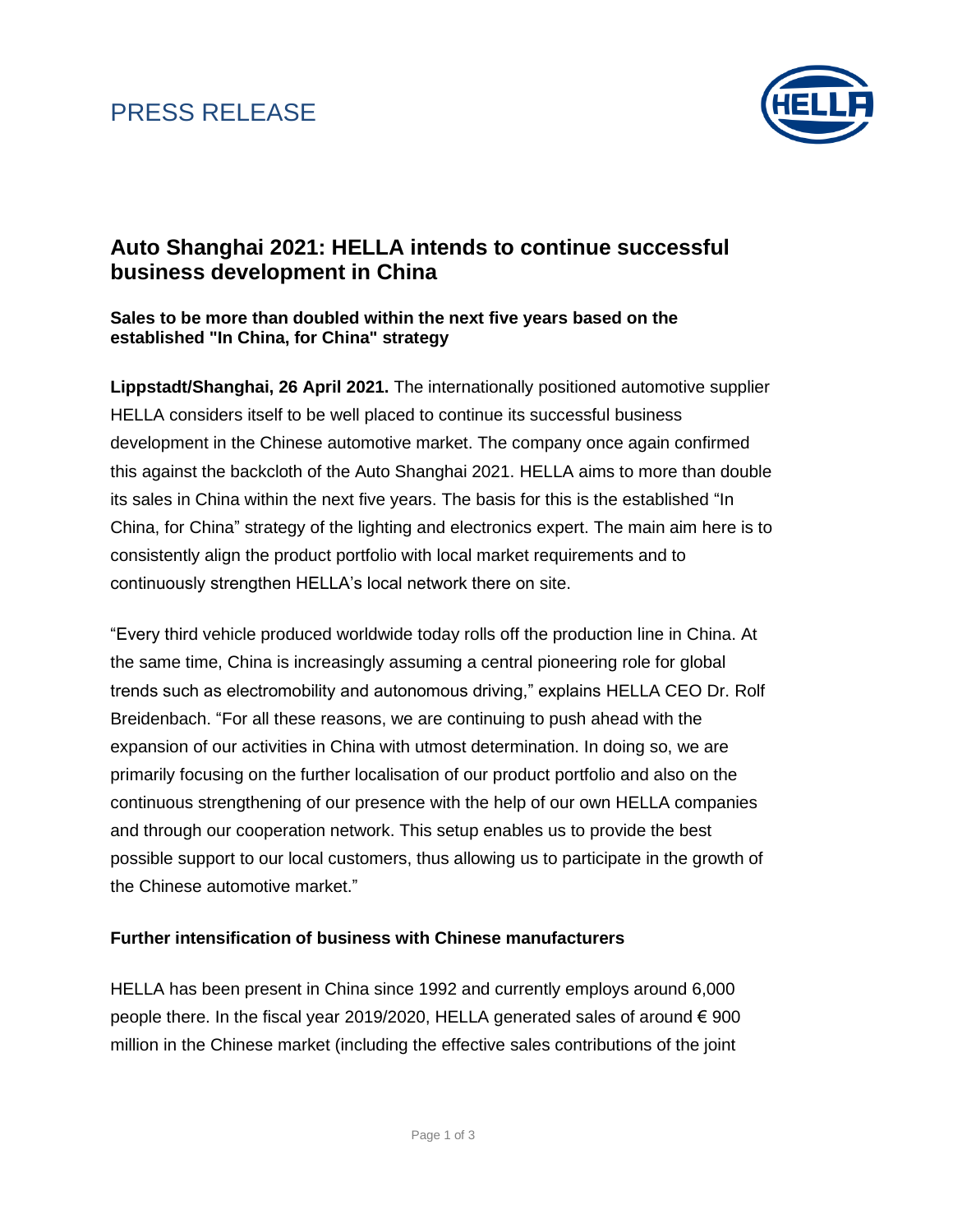# PRESS RELEASE



ventures). The client base includes both international car manufacturers and local Chinese customers.

The goal is to further increase the share particularly with local customers. Currently this is around 22 percent. To this end, the product portfolio is to be tailored even more closely to Chinese market needs. For example, HELLA has developed a Bluetooth-Based Smart Car Access System that is specifically designed to address the Chinese market. It allows completely hands-free vehicle access. HELLA has already received orders for this product from several reputable Chinese car manufacturers. Series production was launched in August 2020.

### **Consistent alignment of portfolio along local market requirements**

In view of China's increasing pioneering role with regard to trends such as electromobility and autonomous driving, HELLA is also stepping up its own local activities in these areas. For example, the company is currently preparing the series production of radar sensors based on 77 GHz in Shanghai. The production of the latest 48-volt converters has also recently started there. These are an essential key technology for mild hybridisation.

In addition, the company is keen to further penetrate the Chinese market against the backdrop of innovative headlamp technologies. These include the latest chip-based headlamp matrix systems SSL100 and SSL|HD. For the volume segment, HELLA also wants to intensify its business with a variety of LED headlamp technologies that combine high performance, functionality and local price requirements.

### **Expansion of production capacities and partner network**

In order to meet the growing market demand in China, HELLA is steadily expanding its local presence. For example, the production capacity of the electronics plant in Shanghai was recently doubled. At the same time, the company is focusing on the further expansion of its partner network, which currently consists of a number of